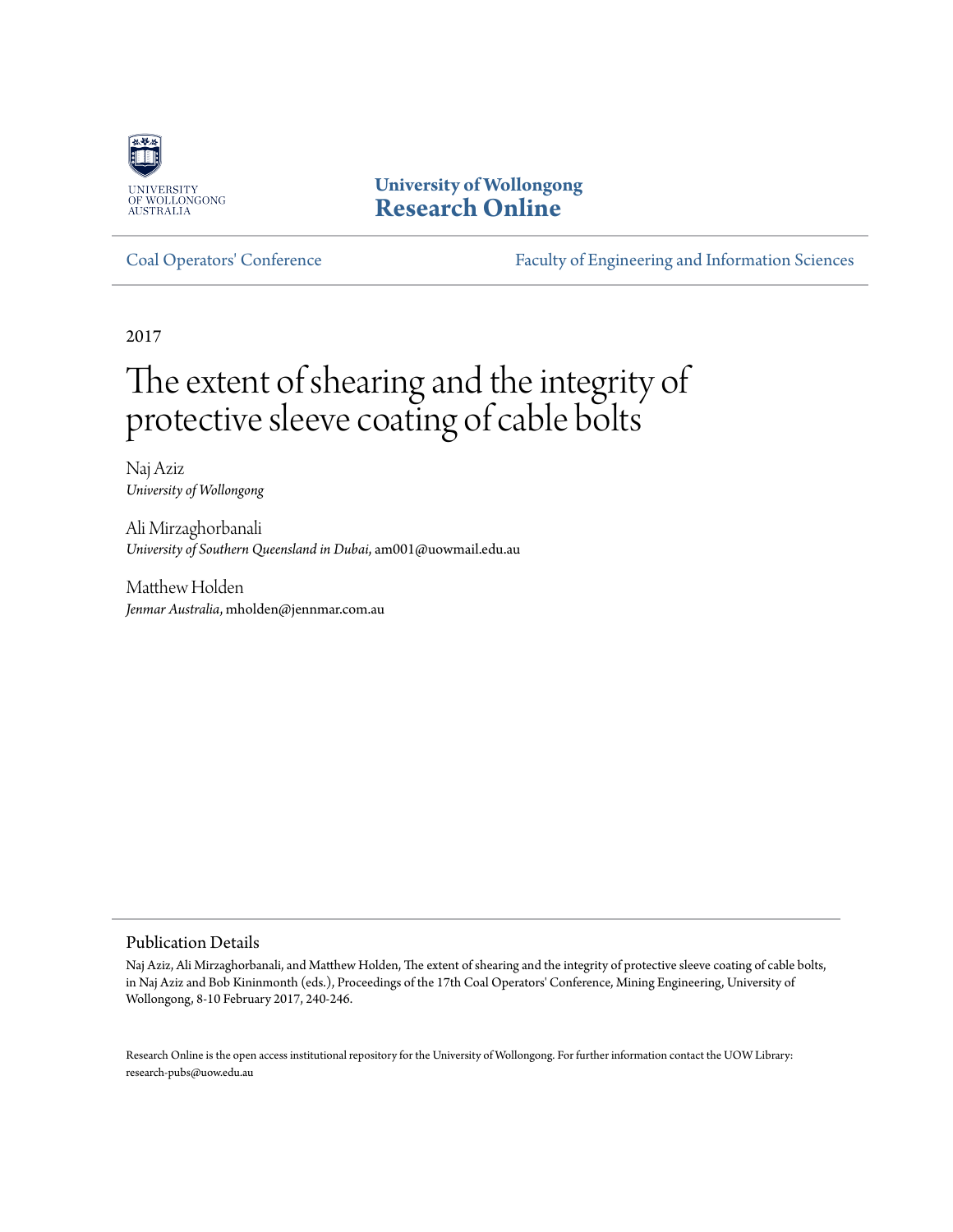## **THE EXTENT OF SHEARING AND THE INTEGRITY OF PROTECTIVE SLEEVE COATING OF CABLE BOLTS**

### **Naj Aziz<sup>1</sup> , Ali Mirzaghorbanali<sup>2</sup> and Matthew Holden<sup>3</sup>**

*ABSTRACT:* Long term integrity of cables installed around tunnels for ground reinforcement can be influenced by ground movement. This paper reports on the laboratory study of the influence of shearing on damaging the encapsulated plastic sleeves leading to exposure of the cable surface to a hostile environment. Two experimental studies were carried out to assess the extent of shearing displacement and damage to the sleeves. Various shear displacement tests were carried out. In the first test a sleeved cable was encapsulated in a plastic tube and single sheared up to 43 mm vertical displacement and the same procedure was repeated with the second sleeved cable being subjected to double shearing using a double shear testing Machine MKII. In both tests it was found that the corrugated plastic sleeves started to be sheared at a maximum displacement of greater than 20 mm, without damage, it was inferred that the corrugated sleeve can withstand shearing displacement without tearing up to maximum of 33 mm. The experimental procedure and the variation in the testing method are described.

#### **INTRODUCTION**

Increasingly tunnels are being introduced into metropolitan transport systems to provide links in urban areas where surface routes become congested and are preferred to conserve surface facilities of particular merit. Tunnels provide safe, environmentally sound, very fast and unobtrusive transport for all walks of life. In urban areas they are also built or constructed at shallow depth and pass through different rock structures of varying competence. Construction of tunnels in urban areas requires effective reinforcement and regular monitoring. Failure to address reinforcement integrity may have severe consequences including;

- Damage to the tunnel structure caused by excessive tendon corrosion,
- Interruption to traffic flow,
- Excessive tunnel maintenance cost,
- Damage to surface facilities, and
- Costly litigations

The most widely used reinforcement system now-a-days is by tendons (both rock bolts and cables) and their effectiveness and long term performance is dependent on the nature of ground formation that the tunnel is driven through. Long term stability of the tunnel requires long term integrity of the reinforcement elements anchored into the surrounding rock formation. Steel corrosion represents the most important factor that undermines the long term integrity and stability of the constructed tunnels. The incorporation of plastic sleeves to tendons provides this element of protection as long as cables are encapsulated in the plastic sleeve and that the used sleeves have long term durability. Ground movement and deformation surrounding the tunnel may cause the sleeves to crack and exposure of the tendons to groundwater. The extent of the ground movement and tendon shearing may be

<sup>1</sup> *<sup>1</sup> School of Civil, Mining and Environmental Engineering, University of Wollongong, NSW, Australia Email: [naj@uow.edu.au](mailto:naj@uow.edu.au) Tel: +61 2 4221 3449*

*<sup>2</sup>School of Civil Engineering and Surveying, University of Southern Queensland, QLD Australia Email: [ali.mirzaghorbanali@usq.edu.au](mailto:ali.mirzaghorbanali@usq.edu.au) Tel: +61 7 4631 2919 Visiting academic staff at the School of Civil, Mining and Environmental Engineering, University of Wollongong, NSW, Australia Email: [amirzagh@uow.edu.au](mailto:amirzagh@uow.edu.au)*

*<sup>3</sup> Mining and Civil Engineer, Jennmar Australia Email[: mholden@jennmar.com.au](mailto:mholden@jennmar.com.au) Tel: +61 2 4648 7539 Mob: +61 409 072 202*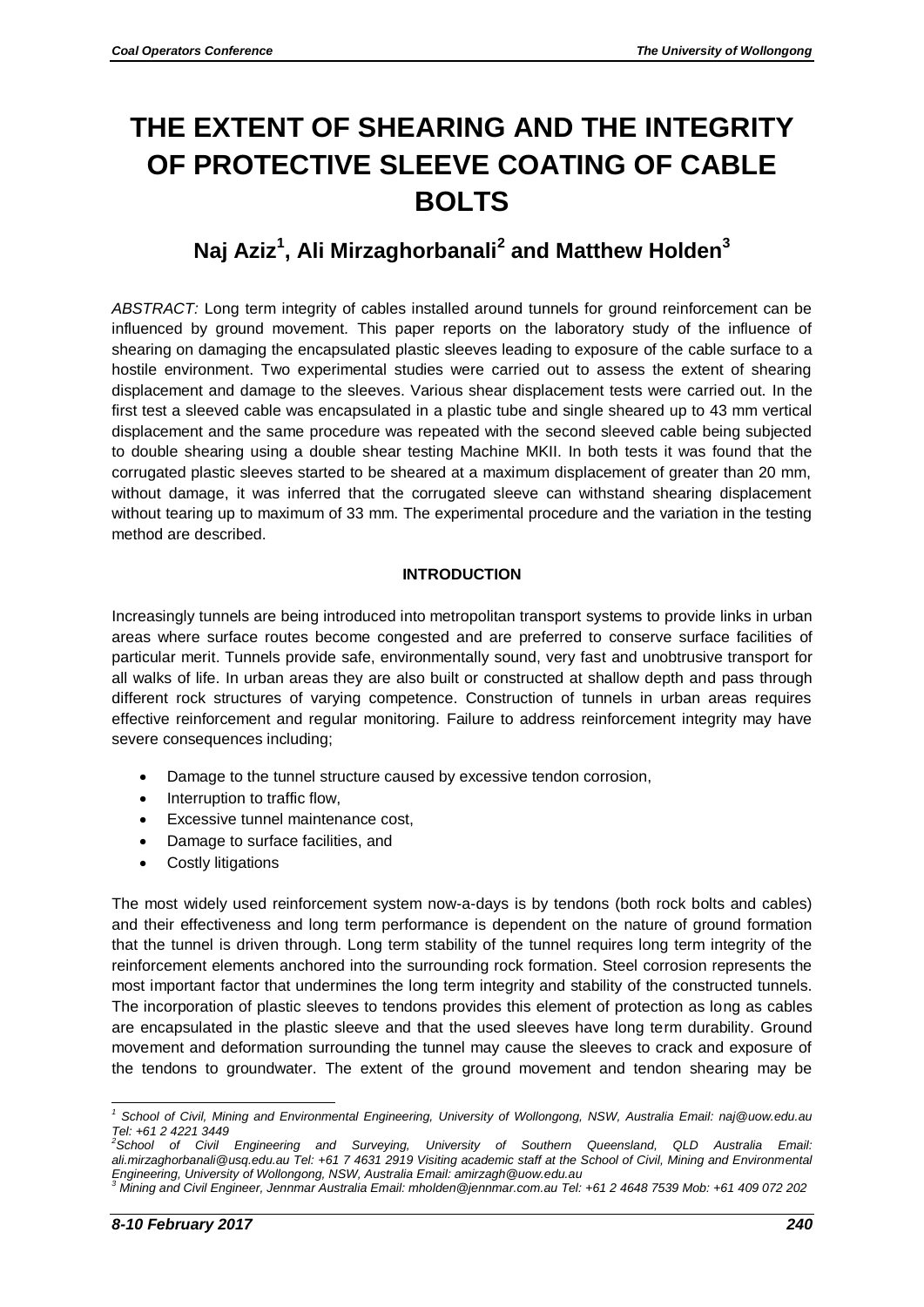evaluated by regular monitoring for ground movement from the surface. Better understanding of the extent of ground deformation that may contribute to the demise in the integrity of the installed sleeves represents a challenge that is being addressed and is the subject of study in this paper.

A challenge associated with incorporating a protective plastic sleeve over the reinforcing tendon is ensuring effective load transference between the tendon, the grout annuli and the ground. A smooth plastic sleeve relies heavily on the skin friction between the sleeve and the grout annuli to transfer load from ground movement to the tendon and ultimately reduces the load transference capacity of the system. To overcome this, many ground support standards and guidelines specify that the geometric profile of the sleeve should be corrugated and sinusoidal in shape. For instance, the British standard code of practice for ground anchorages, BS 8081: 1989, as well as the Roads and Maritime Services (RMS) quality assurance specification for soil nailing (R64) both specify sinusoidal corrugations with a pitch between six and twelve times the sleeve wall thickness and amplitude not less than three times the wall thickness as shown in Figure 1. The idea is to create a mechanical interlock between the inner and outer grout annuli through the geometric interference introduced by the corrugations in the plastic sleeve. This relies on the shear strength of the cement grout as opposed to the mechanical properties of the plastic sleeve. Figure 2 shows a typical flexible corrosion protected ground anchor which incorporates the protective plastic sleeve.



**Figure1: Cross-section of corrugated plastic sleeve**



**Figure 2: Typical flexible corrosion protected ground anchor**

#### **THE PROCEDURE**

For evaluating the integrity of encapsulating sleeves on cable bolts, two methods of testing the sleeved cable sections were undertaken. The aim was to determine the maximum shear displacement of the cable that would cause the plastic sleeve to crack during shearing. Initially sleeved cable sections were subjected to a single shear test method and this was followed by the standard large scale double shear test methods. 21.7 mm diameter 19 wire (9x9x1) construction designation Superstrand cable was used in the study. BluGeo HS400 grout was used to encapsulate the steel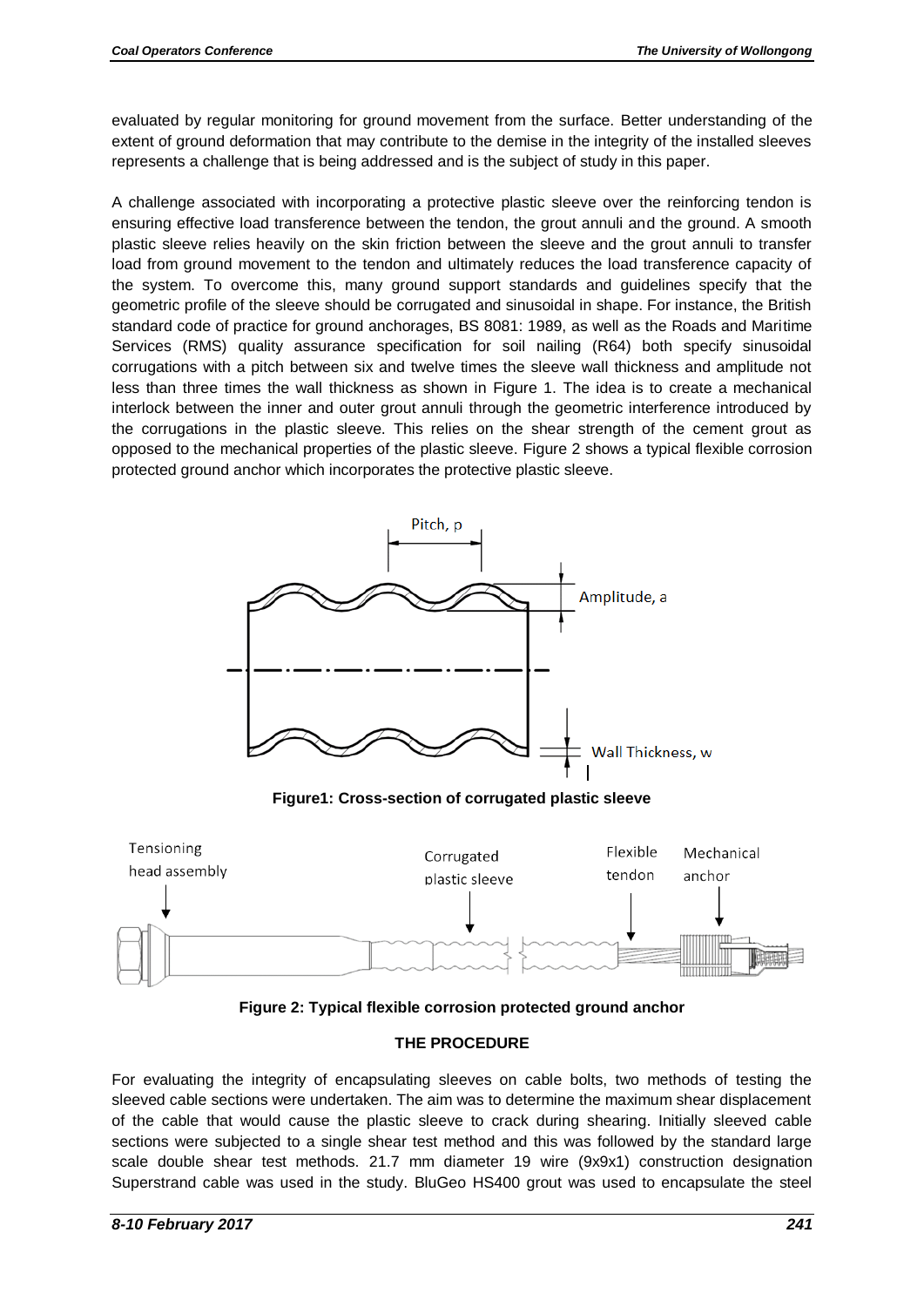cable with corrugated plastic sheathing. The corrugated plastic sheath is manufactured from High Density Polyethylene (HDPE) with a wall thickness of 2.0 mm, pitch of 22 mm and amplitude of 6 mm (refer to Figure 1). A close up view of the cable and corrugated plastic sleeve is shown in Figure 3.



**Figure 3: A close up view of the 21.7 mm diameter steel cable and corrugated plastic sleeve**

#### **Single shear test**

A guillotine type single shear apparatus as shown in Figure 4a was used to carry out the preliminary shear tests. The encapsulated cable was grouted in a 5 mm thick smooth wall plastic tube using a cementitious grout to act as the outside protection layer. A 12 mm ring strip of the plastic cover was removed from mid-section of the encapsulated cable section to expose the corrugated tube, shown in Figure 4b, to allow the bare corrugated plastic sleeve to be visually inspected when sheared. Shearing of the cable was carried out in four displacement steps, until cracks appear in the corrugated sleeve.





 **Figure 4a: Single shear apparatus: Figure 4b: C able section with corrugated sleeve installed in 45 mm plastic tube**

Figure 5 shows the shear load and shear displacement of four tests. The final test was terminated at shear displacement of 43 mm. The test was stopped at the end of each predetermined displacement step shown in the graph and the cable sleeve was physically examined for any damage. Four shear displacement step ranges were made. They were 6, 12, 24, and 40 mm ranges. As seen in Figure 5 the displacements range step of 24 mm represented, the critical shear travel for plastic sleeve failure. The shear displacement of the cable after 6 and 12 mm was recovered once the sheared load was taken off the cable. Figure 6 shows the ultimate cable shear travel and the condition of the damaged sleeve respectively. The final view of the damaged sleeve may have occurred, when the shear displacement was beyond 24 mm. An audible cracking sound was heard at the vertical displacement of around 33 mm. Therefore it is reasonable to suggest that cracking of the corrugated sleeve occurred at the vertical shearing movement of 33 mm.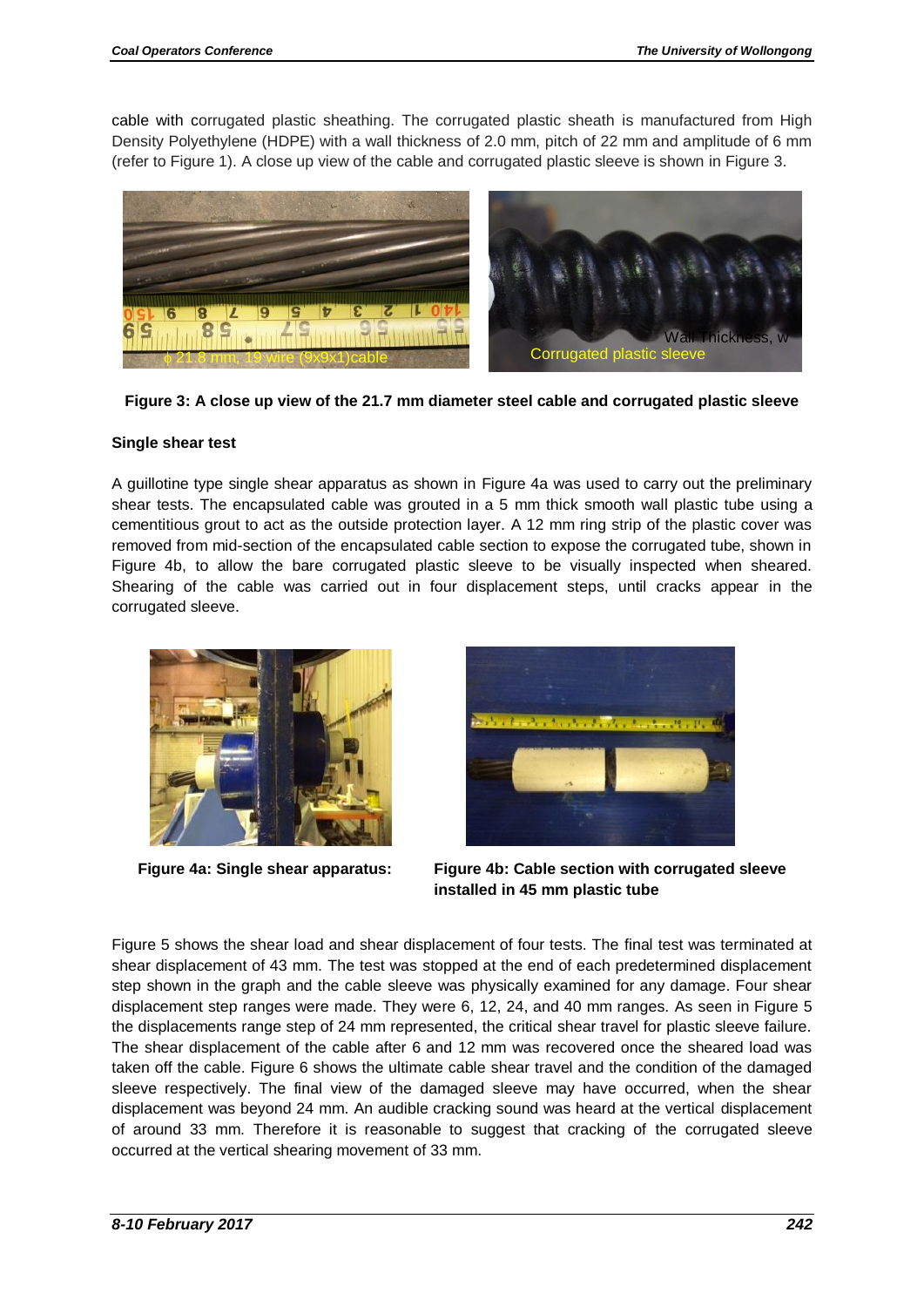

**Figure 5: Shear load and displacement graphs**



**Figure 6: Damaged corrugated sleeve at the end of the shearing test**

#### **Double shearing method**

The aim of this investigation was to determine the possible damage on the sheath of the corrosion protected cable bolt upon subject to 15 and 20 mm shear displacements. Testing was carried out in accordance with the double shearing methodology reported by Aziz *et al*., (2015 *a* and *b*). In this study the contact between concrete medium joint surfaces were allowed, by using MKII double shear apparatus. The double shear testing process requires three concrete blocks with two outer 300 mm side cubes and a central rectangular block 450 mm long. The strength of the concrete used was relatively weak at around 20 MPa as specified for the investigation. The casting of the concrete blocks was carried out directly in the confining steel frame of the double shear apparatus. A plastic conduit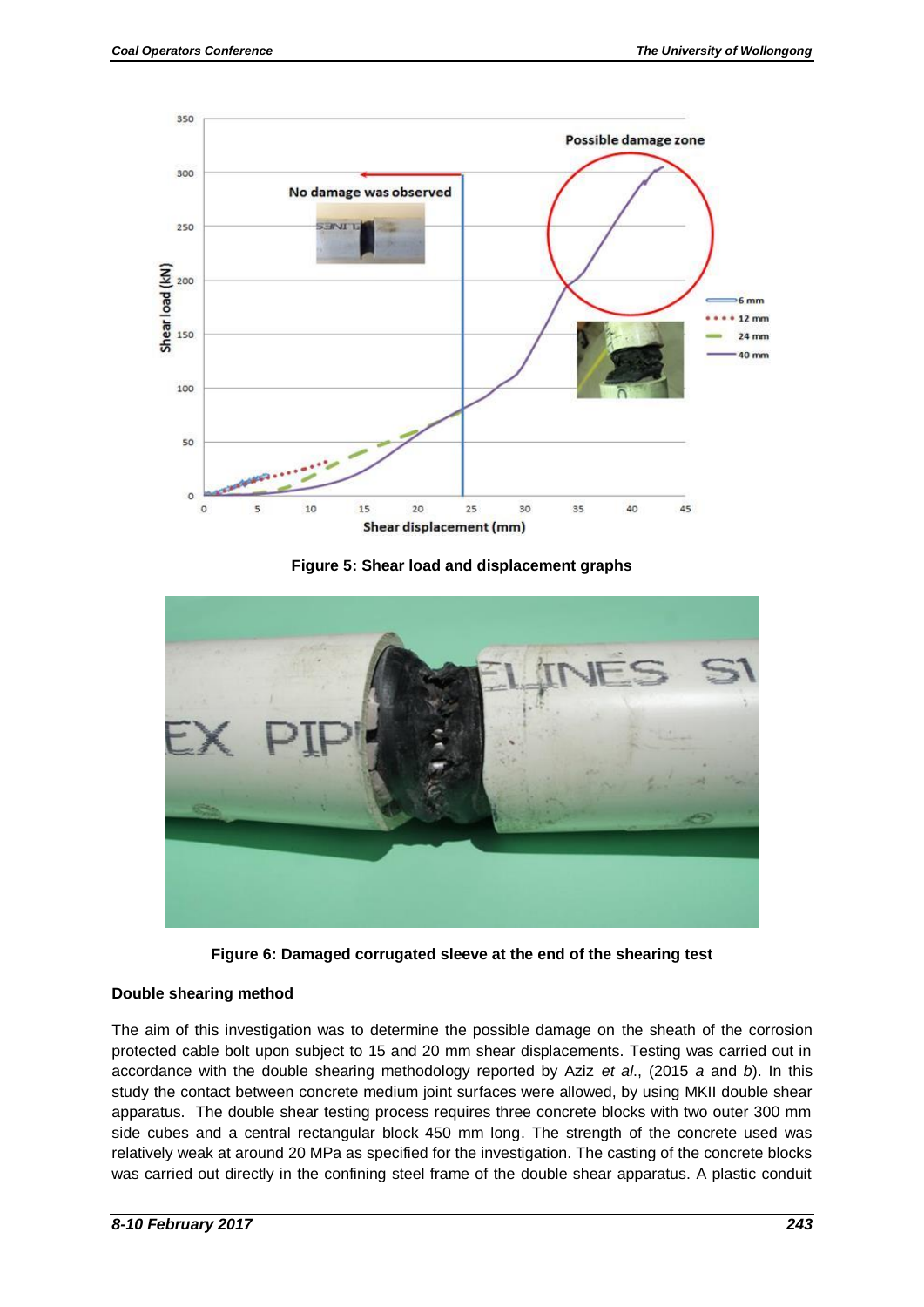wrapped with 8 mm PVC tube and set through the centre of the mould lengthways, creating a centralised hole for cable installation in the concrete blocks. The plastic conduit was gently pushed out once the concrete block was set. The concrete blocks were left immersed in a water tank to cure for a minimum period of 28 days. The Uniaxial Compressive Strength of concrete was determined as 21 MPa, after the period of curing, by testing three cylindrical samples.

The cured blocks were then mounted in the double shear confining steel frames and the sleeved cable bolt specimen was inserted into the borehole. The annulus section between the sheath and cable was grouted and left for setting prior to cable bolt installation. Two 100 t load cells were inserted onto each end of the cable followed by the typical cable bolt end fitting. The load cells were connected to the data logger during tensioning. Once the cable was pretensioned for 5 t of axial load as specified, the grout was injected into the annulus between the cable and borehole through the intersecting small holes on top of the block. The whole assembly was then left undisturbed for the duration of seven days for the grout to cure. 50 mm cube samples were cast from the same grout as used for encapsulation and then tested for strength, yielding 45 MPa of UCS after seven days of curing. The top of the concrete blocks were covered by the bolted steel plates and the whole assembly was then mounted on the carried base platform. The whole double shear assembly and the base frame was then positioned on to the 500 t compression testing machine for shearing process at the rate of 1 mm/min as shown in Figure 7.

#### **RESULTS AND ANALYSIS**

Figure 8 shows the shear load and axial load profiles against shear displacement for two tests conducted in this study. The maximum values of shear load attained during double shearing, were 20 t and 24.3 t for 15 mm and 20 mm of shear displacement respectively. These correspond to maximum axial load of 7.3 t and 8.9 t. At the end of the test, the double shear assembly was dismantled and the tested cable was extracted and examined for the extent of damage to the protective sheath. Figure 8 shows pictures that were captured once the concrete blocks were gently dismantled.



**Figure 7: Double shear testing apparatus in 500 t compression testing machine**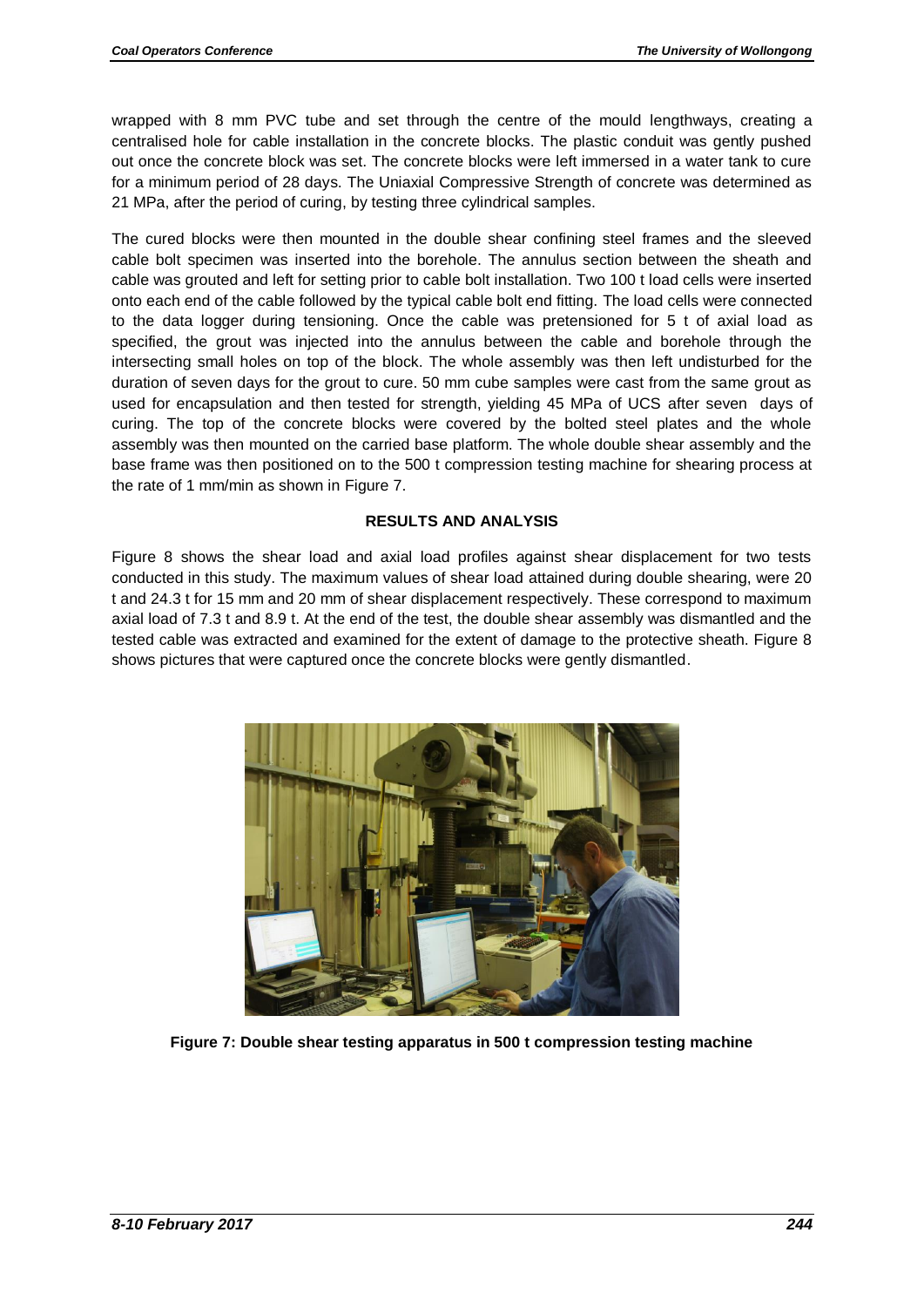

#### **Figure 8: Shear and axial load profiles against shear displacement, left at 15 mm of shear displacement and right at 20 mm of shear displacement**

For 15 mm of shear displacement;

- No damage was observed cable bolt sheath,
- Deformation shear displacement of the cable bolt was recovered once the sample was dismantled,
- Cracks were observed on top of the concrete blocks once the steel cap was opened.

Figure 9 shows post-test picture of the second test where the maximum shear displacement set to 20 mm. The following main conclusions were obtained:

- No damage on sheath of cable bolt was observed,
- Permanent deformation of the sheathed cable was noted once the sample was dismantled,
- Cracks were observed on the top and side of the concrete blocks once the steel box was opened.

Clearly the vertical shear displacement of 20 mm appeared not to have caused any detrimental damage to the sheath, which entails that the enclosed cable inside the plastic sheath would not be exposed to an adverse environment. Triggering of the plastic deformation and cracking would be likely to occur at shear displacement beyond 25 mm as indicated from the initial single shear testing.



**Figure 9: Post-test pictures of double shearing for 20 mm of shear displacement**